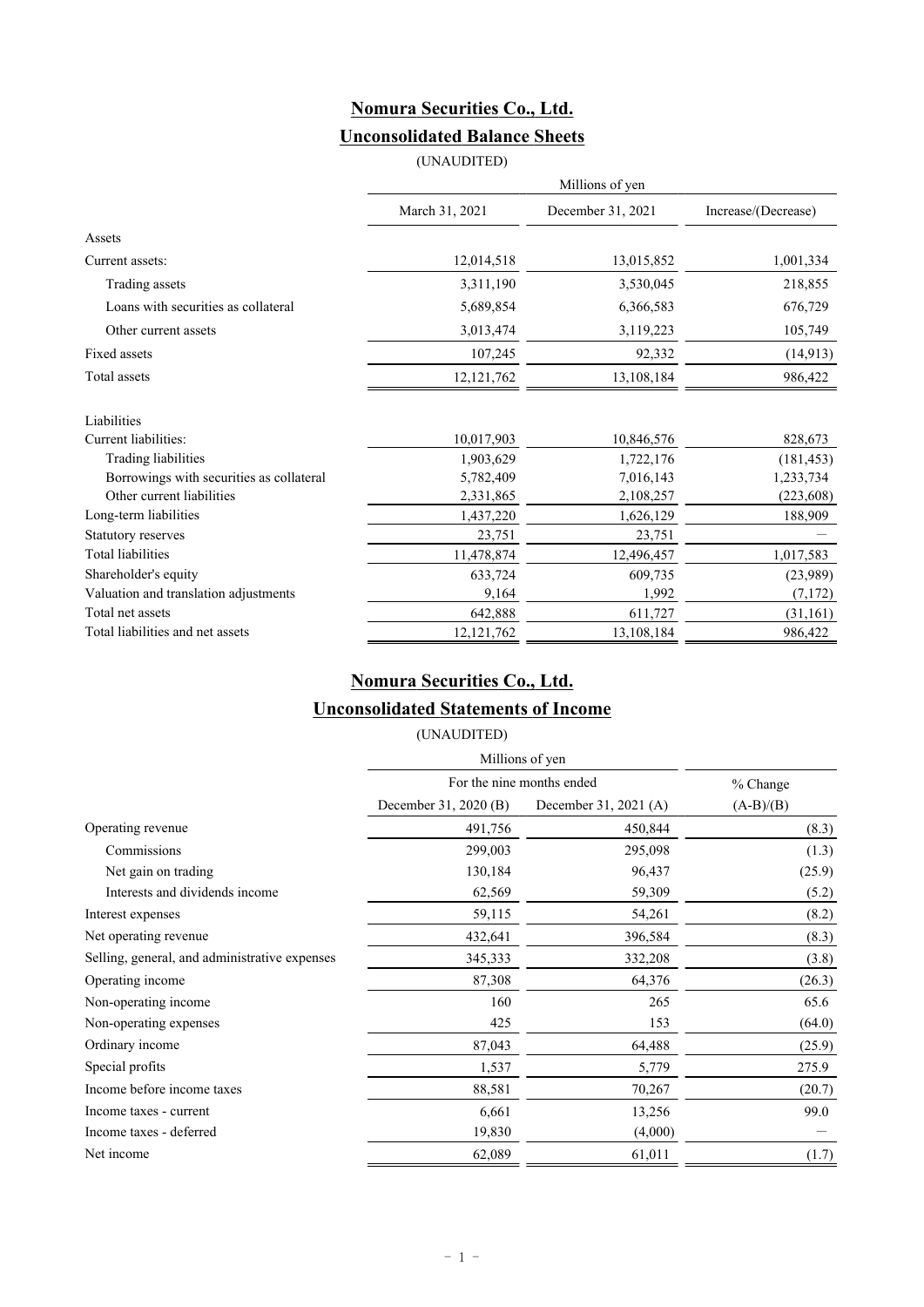# **Nomura Securities Co., Ltd.**

# **Unconsolidated Statements of Income - Quarterly Comparatives**

|                                              | (Millions of yen)<br>For the three months ended |                       |                      |                   |                  |                       |                      |
|----------------------------------------------|-------------------------------------------------|-----------------------|----------------------|-------------------|------------------|-----------------------|----------------------|
|                                              |                                                 |                       |                      |                   |                  |                       |                      |
|                                              | June 30,<br>2020                                | September 30,<br>2020 | December 31,<br>2020 | March 31,<br>2021 | June 30,<br>2021 | September 30,<br>2021 | December 31,<br>2021 |
| Operating revenue                            | 160,997                                         | 154,459               | 176,300              | 156,100           | 154,233          | 142,298               | 154,313              |
| Commissions                                  | 85,004                                          | 102,291               | 111,709              | 108,785           | 93,651           | 102,877               | 98,570               |
| Net gain on trading                          | 49,434                                          | 39,014                | 41,737               | 35,604            | 35,894           | 27,526                | 33,017               |
| Interest and dividend income                 | 26,559                                          | 13,155                | 22,854               | 11,711            | 24,688           | 11,896                | 22,726               |
| Interest expenses                            | 24,333                                          | 12,824                | 21,959               | 11,111            | 20,338           | 11,365                | 22,558               |
| Net operating revenue                        | 136,664                                         | 141,636               | 154,341              | 144,989           | 133,895          | 130,934               | 131,755              |
| Selling, general and administrative expenses | 110,966                                         | 115,020               | 119,346              | 109,974           | 110,201          | 108,458               | 113,549              |
| Operating income                             | 25,698                                          | 26,615                | 34,995               | 35,014            | 23,694           | 22,476                | 18,206               |
| Non-operating income                         | 43                                              | 50                    | 67                   | 44                | 63               | 3                     | 200                  |
| Non-operating expenses                       | 177                                             | 150                   | 97                   | 14                | 52               | 41                    | 60                   |
| Ordinary income                              | 25,563                                          | 26,516                | 34,964               | 35,044            | 23,705           | 22,437                | 18,346               |
| Special profits                              | 334                                             | 577                   | 627                  | 518               | 4,391            | 703                   | 685                  |
| Special losses                               |                                                 |                       |                      | 1,904             |                  |                       |                      |
| Income before income taxes                   | 25,897                                          | 27,092                | 35,591               | 33,658            | 28,096           | 23,141                | 19,030               |
| Income taxes - current                       | 11,244                                          | 9,983                 | (14, 566)            | 57,482            | (32, 145)        | 29,677                | 15,724               |
| Income taxes - deferred                      | (3,533)                                         | (1,996)               | 25,360               | (47, 352)         | 28,812           | (22, 372)             | (10, 441)            |
| Net income                                   | 18,186                                          | 19,105                | 24,798               | 23,528            | 31,429           | 15,836                | 13,747               |